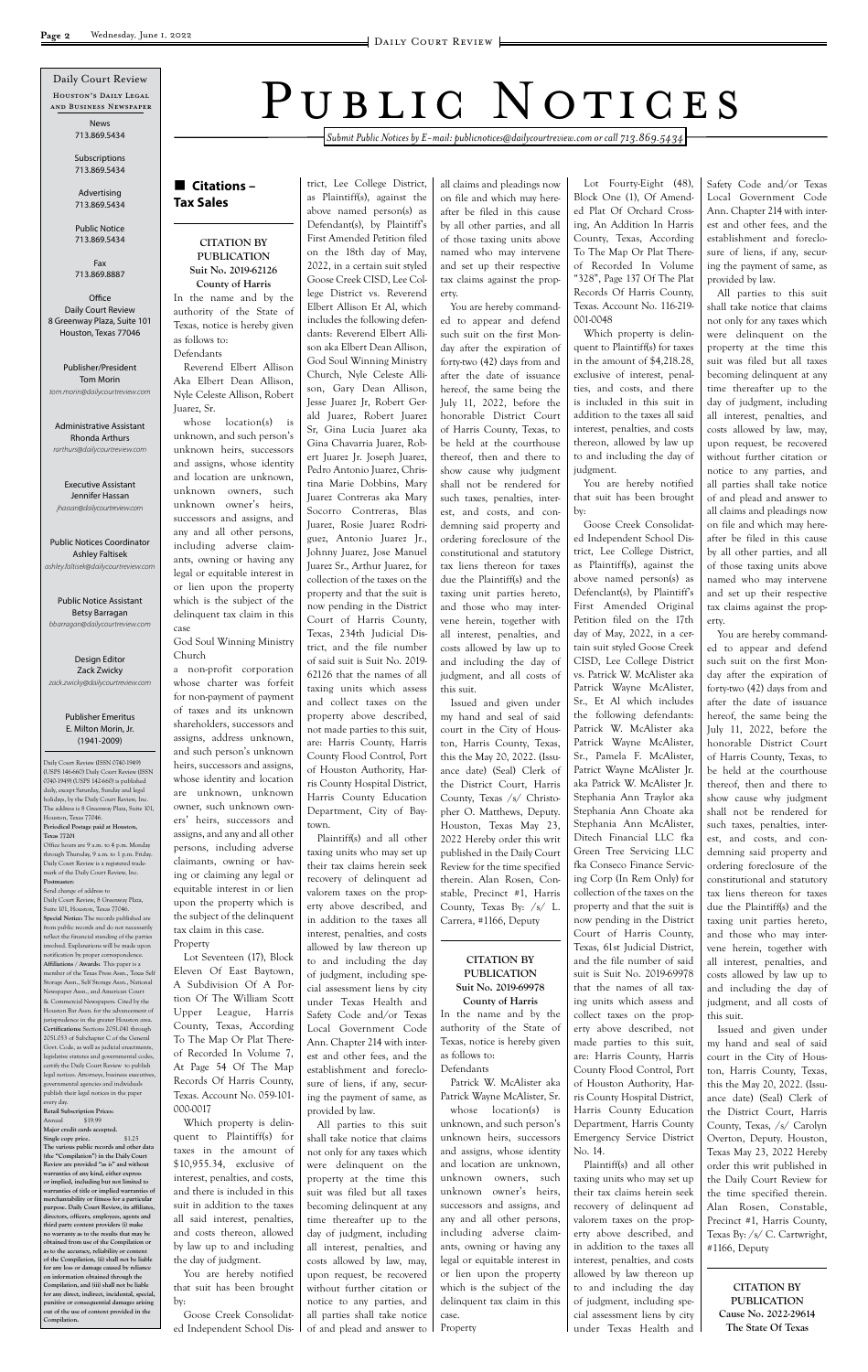**Harris County, Texas** In The Name And By The Authority Of The State Of Texas Notice Is Hereby Given As Follows:

To: Louis Max Martin All Unknown Heirs, Successors Or Assigns, Or Other Unknown Owners, Adverse Claimants Owning Or Claiming Any Legal Or Equitable Interest In And To Such Property.

Gwendolyn Carter All Unknown Heirs, Successors Or Assigns, Or Other Unknow Owners, Adverse Claimants Owning Or Claiming Any Legal Or Equitable Interest In And To Such Property.

and the unknown owner or unknown owners, and any and all other persons, including adverse claimants, owning or having or claiming any legal or equitable interest in or lien upon the real property hereinafter described; the heirs and legal representatives and unknown heirs and legal representatives of each of the above named and mentioned persons who may be deceased; and the corporate officers, trustees, receivers and stockholders of any of the above named and mentioned parties which may be corporations, foreign or domestic, defunct or otherwise, together with the successors, heirs and assigns of such corporate officers, trustees, receivers or stockholders, own or have or claim an interest in the hereinafter described real property on which taxes are due, owing, unpaid and delinquent to said Plaintiffs, said year and amount set out in Plaintiff's Petition on file herein:

Property Code: 0836280000030 Tract #2: Lot 30, Block 9 Of Forest River Estates, A Subdivision In The Peter J. Duncan Survey In Harris County, Texas, According To The Plat Of Said Subdivision Recorded In Volume 47, At Pages 35 And 36 Of The Map Records Of Harris County, Texas. Which said property is delinquent to Plaintiff for taxes in the following amounts: \$2,422.48, exclusive of interest, penalties, and costs, and there is included in this suit in addition to the taxes all said interest, penalties, and costs thereon, allowed by law up to and including the day of judgment herein.

The Property is specifically described as follows: Property Code: 0836280000029 Tract #1: Lot 29, Block 9 Of Forest River Estates, A Subdivision In The Peter J. Duncan Survey In Harris County, Texas, According To The Plat Of Said Subdivision Recorded In Volume 47, At Pages 35 And 36 Of The Map Records Of Harris County, Texas.

suit has been brought by the Channel View Independent School District as Plaintiffs against Louis Max Martin, Gwendolyn Carter, Cody J Carter, as Defendants by Petition filed on the May, 18, 2022 styled Channelview Independent School District vs. Louis Max Martin, Et Al. This suit is for the collection of taxes on said real property, and is now pending in the District Court of Harris County, Texas 61st Judicial District as cause number 2022-29614. The names of all taxing units which assess and collect taxes on the property hereinabove described which are not listed above and may be made parties to this suit are: Harris County, Harris County Department Of Education, Port Of Houston Authority Of Harris County, Harris County Flood Control District, Harris County Hospital District (Harris County),

Harris County Emergency Service District 50, San Jacinto Community College District

Plaintiffs and all other taxing units who may set up their tax claims herein seek recovery of delinquent ad valorem taxes on the property hereinabove described, and in addition to the taxes, all interest, penalties, and costs allowed by law thereon, up to and including the day of judgment herein, and the establishment and foreclosure of liens, if any, securing the payment of same, as provided by law.

show cause why judgment shall not be rendered for such taxes, penalties, interest and costs and condemning said property and ordering foreclosure of the constitutional and statutory tax liens thereon for taxes due the Plaintiffs and the taxing units parties hereto, and those who may intervene herein, together with all interest, penalties, and costs allowed by law up to and including the day of judgment herein, and all costs of this suit.

Herein Fail Not, but of this writ make answer as the law requires.

All parties to this suit, including Plaintiffs, Defendants and Intervenors, shall take notice that claims not only for any taxes which were delinquent on said property at the time this suit was filed but all taxes becoming delinquent thereon up to the day of judgment, including all interest, penalties, and costs allowed by law thereon, may, upon request therefore, be recovered herein without further citation or notice to any parties herein, and all said parties shall take notice of and plead and answer to all claims and pleadings now on file and which may hereafter be filed in said cause by all other parties herein, and all of those taxing units above named who may intervene herein and set up their respective tax claims against said property. You Are Hereby Commanded To Appear And Defend Such Suit At Or Before 10 O'Clock A. M. On The First Monday After The Expiration Of Forty-Two (42) Days From And After The Date Of Issuance Hereof, The Same Being The July, 11, 2022 (Which Is The Return Day Of Such Citation), Before The Honorable 61 District Court Of Harris County, Texas to be held at the Courthouse thereof, then and there to in the amount of \$28,560.16, exclusive of interest, penal-

Issued but not prepared by District Clerk's Office and given under my hand & seal of office of said court of Houston, Harris County, Texas on this the 20th day of May, 2022. (Seal) Marilyn Burgess, District Clerk, P. O. Box 4651, Houston, TX 77210-4651. By /s/ Carolyn Overton Houston, Texas May 23, 2022 Hereby order this writ published in the Daily Court Review for the time specified therein. Alan Rosen, Constable Precinct #1, Harris County, Texas By /s/ C. Cartwright, #1166, Deputy

#### **CITATION BY PUBLICATION Suit No. 202204165 County of Harris**

In the name and by the authority of the State of Texas, notice is hereby given as follows to: Defendants

Alloise Simms aka Alloise Smith Simms, Ernest Ray Mackey (In Rem Only), Leonard Mackey, Jr. (In Rem Only)

whose location(s) is unknown, and such person's unknown heirs, successors and assigns, whose identities and locations are unknown, unknown owners, such unknown owner's heirs, successors and assigns, and any and all other persons, including adverse claimants, owning or having or claiming any legal or equitable interest in or lien upon the property which is the subject of the delinquent tax claim in this case.

Property

A tract of land measuring 144 feet by 260 feet, more or less, located in the J. T. Harrell Survey, Abstract 329 in Harris County, Texas; being more particularly described by metes and bounds in a deed from Arslee Godine Mackey, et al, to Carolyn Godhigh, et al, dated March 29, 2000 recorded under Clerk's File No. U305952 in the Official Public Records of Real Property of Harris County, Texas; Account No. 0422300000470 Which property is delinquent to Plaintiff(s) for taxes ties, and costs, and there is included in this suit in addition to the taxes all said interest, penalties, and costs thereon, allowed by law up to and including the day of judgment.

You have been sued. You may employ an attorney. You are hereby commanded to appear and defend such suit on the first Monday after the expiration of forty-two (42) days from and after the date of issuance hereof. If you or your attorney do not file a written answer with the clerk who issued this citation, a judgment may be taken against you. In addition to filing a written answer with the clerk, you may be required to make initial disclosures to the other parties of this suit. These disclosures generally must be made no later than 30 days after you file your answer with the clerk. Find out more at TexasLawHelp. org.

You are hereby notified that suit has been brought by:

Harris County for itself and for the other county wide taxing authorities named herein below, City Of Houston, Houston Independent School District and Houston Community College System as Plaintiff(s), against the above named person(s) as Defendant(s), by Petition filed in a certain suit styled Harris County, Et Al vs. Alloise Simms, aka Alloise Smith Simms, Et Al, which includes the following defendants: Alloise Simms aka Alloise Smith Simms, Ernest Ray Mackey (In Rem Only), Leonard Mackey, Jr. (In Rem Only) and Joseph Dixon aka Joseph Lee Dixon (In Rem Only), for collection of the taxes on the property and that the suit is now pending in the District Court of Harris County, Texas, 133rd Judicial District, and the file number of said suit is Suit No. 202204165, that the names of all taxing units which assess and collect taxes on the property above described, not made parties to this suit, are: Greater Northside Management District Plaintiff(s) and all other taxing units who may set up their tax claims herein seek recovery of delinquent ad valorem taxes on the property above described, and in addition to the taxes all interest, penalties, and costs allowed by law thereon up to and including the day of judgment, including special assessment liens by city under Texas Health and Safety Code and/or Texas Local Government Code Ann. Chapter 214 with interest and other fees, and the establishment and foreclosure of liens, if any, securing the payment of same, as provided by law.

All parties to this suit shall take notice that claims not only for any taxes which were delinquent on the property at the time this suit was filed but all taxes becoming delinquent at any time thereafter up to the day of judgment, including all interest, penalties, and costs allowed by law, may, upon request, be recovered without further citation or notice to any parties, and all parties shall take notice of and plead and answer to all claims and pleadings now on file and which may hereafter be filed in this cause by all other parties, and all of those taxing units above named who may intervene and set up their respective tax claims against the property.

You are hereby commanded to appear and defend such suit on the first Monday after the expiration of forty-two (42) days from and after the date of issuance hereof, the same being the July 11, 2022 (Expiration date: the first Monday following 42 days after the Issuance date), before the honorable District Court of Harris County, Texas, to be held at the courthouse thereof, then and there to show cause why judgment shall not be rendered for such taxes, penalties, interest, and costs, and condemning said property and ordering foreclosure of the constitutional and statutory tax liens thereon for taxes due the Plaintiff(s) and the taxing unit parties hereto, and those who may intervene herein, together with all interest, penalties, and costs allowed by law up to and including the day of judgment, and all costs of this suit.

Issued and given under my hand and seal of said court in the City of Houston, Harris County, Texas, this the May 19, 2022. (Issuance date) (Seal) Clerk of the District Court, Harris County, Texas, 133rd Judicial District, /s/ Christopher O. Matthews, Deputy. Houston, Texas May 20, 2022 Hereby order this writ published in the Daily Court Review for the time specified therein. Alan Rosen, Constable, Precinct #1, Harris County, Texas By: /s/ G. Hirschhorn, #1166, Deputy

n **Citations – Divorce/Adoption**

**CITATION BY PUBLICATION No. 2010-44593 In The Interest of: Angelina Renee Bonasorte-Ledesma Minor Child(ren) In the 310th Judicial District Court of Harris County, Texas The State Of Texas County Of Harris**

To The Sheriff Or Any Constable Of Texas Or Other Authorized Person

To: Bonasorte, Gloria And To All Whom It May Concern, Respondent(s):

You have been sued. You may employ an attorney. If you or your attorney do (does) not file a written answer with the clerk who issued this citation by 10:00 a.m. on the Monday next following the expiration of 20 days after you were served this citation and Petition To Modify Parent-Child Relationship, a default judgment may be taken against you. The Petition of, Ledesma, Alvaro Petitioner, was filed in the 310th District Court of Harris County, Texas, on the 8th day of July, 2021, Against Respondent, Bonasorte, Gloria, numbered, 2010-44593 and entitled "In the Interest of" Angelina Renee Bonasorte-Ledesma: A child (or children).

The suit requests Petition To Modify Parent-Child Relationship. The date and place of birth of the child (children) who is (are) subject of the suit Name: Angelina Renee Bonasorte-Ledesma, DOB: 10/26/2006, Sex: Female, County Of Residence: Harris.

"The Court Has Authority In This Suit To Render An Order In The Child's (Children's) Interest That Will Be Binding On You Including The Termination Of The Parent-Child Relationship, The Determination Of Paternity And The Appointment Of A Conservator With Authority To Consent To The Child's (Children's) Adoption."

Issued And Given Under My Hand And Seal Of Said Court At Houston Texas On This The 29th Day of April, 2022. Issued at request of: Gonzalez, Daniella, 11511 Katy Freeway, Ste 610, Houston, TX 77079, Bar No # 24095500. (Seal) Marilyn Burgess, District Clerk, Harris County, Texas, 201 Caroline Houston, TX 77002, PO Box 4651 Houston, TX 77210. By: /s/ Lonya Porter,

Deputy

You are notified that this

**NOTICE OF SERVICE OF PROCESS BY PUBLICATION STATE OF NORTH CAROLINA MECKLENBURG COUN-TY IN THE GENERAL COURT OF JUSTICE DISTRICT COURT DIVISION FOR THE ADOPTION OF ALEXANDER SOTO File Number 22-SP-145** TO: The unknown parent of Alexander Soto, a male child born on April 13, 2006, in Houston, Texas. TAKE NOTICE that a petition seeking relief against you has been filed in the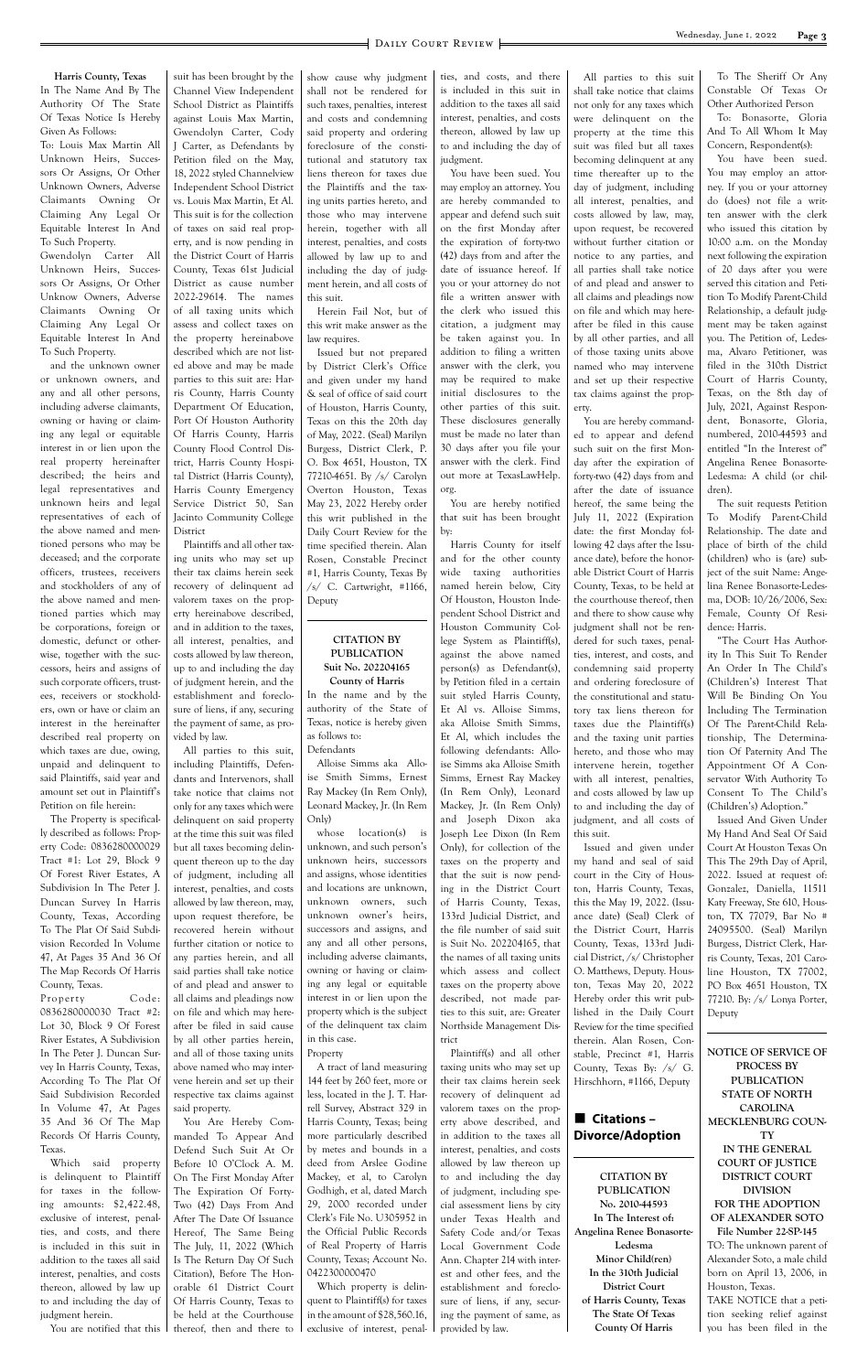above-titled special proceeding, before the Clerk of Superior Court. The nature of the relief being sought is for the adoption of Alexander Soto. The child was conceived in the latter part of July 2005, at the Imperial Landing Apartments, located at 16001 Cotillion Drive, Houston, Texas 77060. The child was born to Cristina Romero, who is a Mexican American female, approximately 5' 1", with brown hair. You and the biological mother met in June 2004, in Houston, Texas, at her former place of employment. At the time, you were living at your aunt's residence. Upon information and belief, you go by the name of Galindo Ramirez and/or Galdino Ramirez and upon information and belief, your date of birth is April 18, 1985. Your physical description is tall, thin, with curly hair, brown eyes, and medium complexion.

#### **■ Citations – Civil Suits**

You are required to make defense to such petition not later than forty (40) days after the first date of publication on May 18, 2022. If you fail to do so, the party seeking service against you will apply to the court for the relief sought. Any parental rights you may have will be terminated upon entry of a Decree of Adoption.

 This, the 18th day of May, 2022.

Emily D. Bretz, Attorney for Petitioner

1800 Central Ave., Suite 304, Charlotte, NC 28205

**CITATION BY PUBLICATION CAUSE NO. 1182128 WEST HARRIS COUNTY REGIONAL WATER AUTHORITY VS. THOMAS A. HUTCHESON, INDIVIDUALLY AND AS THE SUCCESSOR INDEPENDENT EXECUTOR OF THE ESTATE OF MILDRED H. ROUSE, DECEASED; THE UNKNOWN DEVISEES, BENEFICIARIES, AND TRUSTEES UNDER THE LAST WILLS OF ALLEN C. HUTCHESON, DECEASED, FRED W. SULTAN, JR., DECEASED, AND LAWRENCE O'DONNELL, DECEASED; THE UNKNOWN OWNERS OF AND OWNERS OF INTERESTS IN A 0.0492- ACRE TRACT OF LAND SITUATED IN THE T.S. LUBBOCK SURVEY, ABSTRACT NO. 508, HARRIS COUNTY, TEXAS; ET AL.**

#### **EMINENT DOMAIN PROCEEDING ASSIGNED TO THE JUDGE OF THE COUNTY CIVIL COURT AT LAW NO. 2 HARRIS COUNTY, TEXAS**

#### **NOTICE OF HEARING THE STATE OF TEXAS COUNTY OF HARRIS**

TO: The unknown devisees, beneficiaries, and trustees under the Last Will of Allen C. Hutcheson filed for probate in Cause No. 131887, styled Estate of Allen C. Hutcheson, Deceased and assigned to the Probate Court No. 1 of Harris County, Texas; The unknown devisees, beneficiaries, and trustees under

the Last Will of Mildred H. Rouse filed for probate in Cause No. 308959, styled Estate of Mildred H. Rouse, Deceased and assigned to the Probate Court No. 4 of Harris County, Texas;

The unknown devisees, beneficiaries, and trustees under the Last Will of Henrietta H. Schwartz filed for probate in Cause No. 330870, styled Estate of Henrietta H. Schwartz, Deceased and assigned to the Probate Court No. 3 of Harris County, Texas;

The unknown Successor Trustee of the Hutcheson Family Trust established April 10, 1984;

The unknown devisees, beneficiaries, and trustees under the Last Will and Testament of Fred W. Sultan, Jr. filed for probate in Cause No. 160445, styled Estate of Fred William Sultan, Jr., Deceased and assigned to the Probate Court No. 3 of Harris County, Texas;

The unknown heirs, successors, and assigns of Byrd Wagner Sultan, Deceased; The unknown devisees, beneficiaries, and trustees under the Last Will and Testament of Lawrence O'Donnell filed for probate in Cause No. 242407, styled Estate of Lawrence O'Donnell, Deceased and assigned to the Probate Court No. 1 of Harris County, Texas; The unknown devisees, beneficiaries, and trustees under the Last Will and Testament of Martha Fisher O'Donnell filed for probate in Cause No. 345630, styled Estate of Martha Fisher O'Donnell, Deceased and assigned to the Probate Court No. 3 of Harris County, Texas; The unknown owners of and owners of interests in a 0.0492-acre tract of land situated in the T.S. Lubbock Survey, Abstract No. 508, Harris County, Texas and being part of the residue of a called 100-acre tract of land described in the Deed to Allen C. Hutcheson, Fred W. Sultan, Jr., Lawrence O'Donnell, and Eugene D. O'Donnell executed on June 11, 1957 and recorded in

Volume 3356, Page 458 of the Deed Records of Harris County, Texas;

Thomas A. Hutcheson, individually and as the Successor Independent Executor of the Estate of Mildred H. Rouse, Deceased; Daniel McCaslin Hutcheson; Joan H. Thompson; Robert W. Hutcheson; Nathan Hutcheson; Jonathan Hutcheson; Sarah Hutcheson Holland; Susan H. Schwartz, individually and as the Sole Independent Executor of the Estate of Henrietta H. Schwartz, Deceased; Mark Daniel Isaac Zucker; Ariel Dana Zucker; Elizabeth Schwartz Hioe f/k/a Elizabeth Sue Schwartz; James Sterling Hutcheson, Jr.; Holly Hutcheson Jasperson; Joanne Hutcheson Denton; Scott Brown Hutcheson; Allen McCaslin Hutcheson; and Krista Kathleen Sultan a/k/a Krista Kathleen Sultan-Styne.

You have been named as a defendant in the Petition and Statement in Condemnation (the "Petition") filed by the West Harris County Regional Water Authority (the "Authority") on March 8, 2022, styled WEST HAR-RIS COUNTY REGION-AL WATER AUTHOR-ITY VS. THOMAS A. HUTCHESON, ET AL. and pending as Cause Number 1182128 on the docket of the County Civil Court at Law No. 2 of Harris County, Texas.

This is an eminent domain proceeding, in which the Authority is acquiring a permanent and perpetual easement and right-of-way (the "Easement") on, in, across, along, under, over, upon, through, and within certain real property situated in Harris County for the construction, installation, operation, and maintenance of facilities for the transportation and delivery of water to and within its boundaries, the property to be subject to such Easement being more particularly described as follows: A 0.0492-acre (2,145 square feet) parcel of land situated in the T.S. Lubbock Survey, Abstract No. 508, Harris County, Texas, as more particularly described and depicted in Exhibit A to the Petition, and being part of the residue of a called 100-acre tract of land described in the Deed to Allen C. Hutcheson, Fred W. Sultan, Jr., Lawrence O'Donnell, and Eugene D. O'Donnell executed on June 11, 1957 and recorded in Volume 3356, Page 458 of the Deed Records of Harris County, Texas. You are hereby notified that you may own or hold an interest in the above-described land. You are further given notice that the undersigned Special Commissioners will, at 10:00 a.m. on June 15, 2022, which is the first Wednesday

next after the expiration of 42 days from May 3, 2022, the date of issuance of this citation, hold a hearing to assess the fair market value of the easement rights, herein described and as more particularly described in the Petition, to be acquired by the Authority through such condemnation proceeding. The hearing will be held at the following location: Regus, Congress Conference Room, 13th Floor, Pennzoil Place, North Tower, 700 Milam Street, Suite 1300, Houston, Texas 77002.

You are further given notice that, in accordance with the Emergency Orders issued by the Texas Supreme Court in response to the COVID-19 pandemic, including but not limited to the Forty-Ninth Emergency Order dated March 22, 2022, as well as the current guidance (effective May 2021) issued by the Office of Court Administration with respect to the conduct of court proceedings, anyone — including but not limited to a party, attorney, witness, court reporter, or Special Commissioner — may participate in the hearing remotely by Zoom videoconference or teleconference. Should you wish to participate remotely, you may contact the Authority's counsel, identified below, to obtain the link through which you must register for and obtain access to the hearing.

The Authority is represented by its attorneys, Frederick D. Junkin and Elly Austin Vecchio of Phelps Dunbar LLP, who may be contacted at 910 Louisiana Street, Suite 4300, Houston, Texas 77002, (713) 626-1386.

Defendants are hereby notified that if you fail to appear and timely file objections to the Award of Special Commissioners to be entered at the conclusion of the above-referenced hearing, judgment by default may be rendered against you for the relief demanded in the Petition.

Issued under my hand and the seal of the Court at Harris County, Texas, on the 3rd day of May, 2022. /s/ Laolu Davies-Yemitan, Special Commissioner /s/ Steven Duble, Special Commissioner /s/ Seth Kretzer, Special Commissioner

#### **NOTICE OF PUBLIC SALE**

Self-storage unit contents of the following customers containing household and other goods will be sold for cash by Go Store It Self Storage at the following locations to satisfy a lien on June 9, 2022 at approx. 12:00 PM at www. storagetreasures. com:

### **Go Store it Self Storage #054 4100**

#### **West 34th Street, Houston, TX. 77092** Henry Galindo, Ashanti

Nicole Mitchell, Merlin Cavalin, Heidi Rose Powell, Thomas Ortiz, Beth Anne Pardey-Coleman 5-25-22;6-1-22-2-bb

**Notice Of Public Sale**

NOTICE OF PUBLIC SALE: Self-storage Cube contents of the following customers containing household and other goods will be sold for cash by **CubeSmart 17980 W Lake Houston Pkwy, Humble, TX 77346 to satisfy a lien on June 10, 2022 at approx. 10:00 A.M. at www.storagetreasures. com:** Jenny Freeman, Eric Hegarty, Amber McCulloch. NOTICE OF PUBLIC SALE: Self-storage Cube contents of the following customers containing household and other goods will be sold for cash by **CubeSmart 1220 West Riley Fuzzel Rd., Spring, TX 77373 to satisfy a lien on June 10, 2022 at approx. 10:00 A.M. at www. storagetreasures.com:** Xartistry Xartistry/Floyd Cormier, Sean Oneill, Willliam Martinez, Thelma Fontenot, Elizabeth Platt, Steve Gillen. NOTICE OF PUBLIC SALE: Self-storage Cube contents of the following customers containing household and other goods will be sold for cash by **CubeSmart 1705 Atascocita Rd., Humble, TX 77396 to satisfy a lien on June 10, 2022 at approx. 10:00 A.M. at www. storagetreasures. com:** Iris Rankins, Dashauna Florence, Renita Mathis, Lacarol Williams, Alondra Templeton, Melinda Soto, Demetria Hodge, Cedric Anderson, Terrenmika Krishuna Tchalla Dillard, Thomas Watson. NOTICE OF PUBLIC SALE: Self-storage Cube contents of the following customers containing household and other goods will be sold for cash by **CubeSmart 610 Sawdust Rd., Spring, TX 77380 to satisfy a lien on June 10, 2022 at approx. 10:00 A.M. at www.storage treasures.com:** Alora Vaughn, Lenore Beck, Jason Horton, Myles R Hicks. NOTICE OF PUBLIC SALE: Self-storage Cube contents of the following customers containing household and other goods will be sold for cash by **CubeSmart 15891 Interstate 45 S, Conroe, TX 77385 to satisfy a lien on June 10, 2022 at approx. 1:00 P.M. at www. storagetreasures.com:** Byron Edwards. NOTICE OF PUBLIC SALE: Self-storage Cube contents of the following customers containing household and other goods will be sold for cash by **CubeSmart 24210 Hufsmith Kohrville Rd, Tomball, TX 77375 to** 

**satisfy a lien June 10, 2022 at approx. 1:00 P.M. at www.storagetreasures.com**: Gloria Reade.

NOTICE OF PUBLIC SALE: Self-storage Cube contents of the following customers containing household and other goods will be sold for cash by **CubeSmart 32010 FM 2978, The Woodlands, TX 77354 to satisfy a lien on June 10, 2022 at approx. 1:00 P.M. at www.storage treasures.com:** Kirk Hart, Richard Jackson, Joseph Williams, Jose Medina.

NOTICE OF PUBLIC SALE: Self-storage Cube contents of the following customers containing household and other goods will be sold for cash by **CubeSmart 9722 N Sam Houston Pkwy E, Humble, TX 77396 to satisfy a lien on June 10, 2022 at approx. 1:00 P.M. at www.storagetreasures. com**: Elbert Hebron, Ashley Thompson, Derrick Mcreynolds, John Marshall, Cedric Lewis, Christian Umana, Cinthya Martinez, Tydesha Byrd, Kevin Adams.

NOTICE OF PUBLIC SALE: Self-storage Cube contents of the following customers containing household and other goods will be sold for cash by **CubeSmart 350 W Rankin Rd, Houston, TX 77090 to satisfy a lien June 10, 2022 at approx. 1:00 P.M. at www. storagetreasures.com:** Eugene Ford, Roger Johnson, Nancy Mackey, Deval Scipio, Rocky Flores, Patricia Western, Cesar Mejia, Davetta McGee, Suzette Hicks, Suzette KibbleHicks, Priscilla Andres, Casey Lopez, Perla Silvestre, Kenyon Polk, Oscar R Ramos, Nicole Robinson, Cristian Beltran, Joyce Pervis- Simmons.

NOTICE OF PUBLIC SALE: Self-storage Cube contents of the following customers containing household and other goods will be sold for cash by **CubeSmart 6375 College Park Dr., The Woodlands, TX 77384 to satisfy a lien June 10, 2022 at approx. 3:00 P.M. at www.storagetreasures.com:** Fuleasha Shields, Lauren Johnson. NOTICE OF PUBLIC

#### **n** Storage Notices

SALE: Self-storage Cube contents of the following customers containing household and other goods will be sold for cash by **CubeSmart 765 Sawdust Rd., Spring, TX 77380 to satisfy a lien on June 10, 2022 at approx. 3:00 P.M. at www.storagetreasures. com:** Monica Pumphrey, Andre Price, Samuel Newton, Loreta Arnold. NOTICE OF PUBLIC SALE: Self-storage Cube contents of the following customers containing household and other goods will be sold for cash by **CubeSmart 1310 Rayford Rd., Spring, TX 77386 to satisfy a lien on June 10, 2022 at approx.**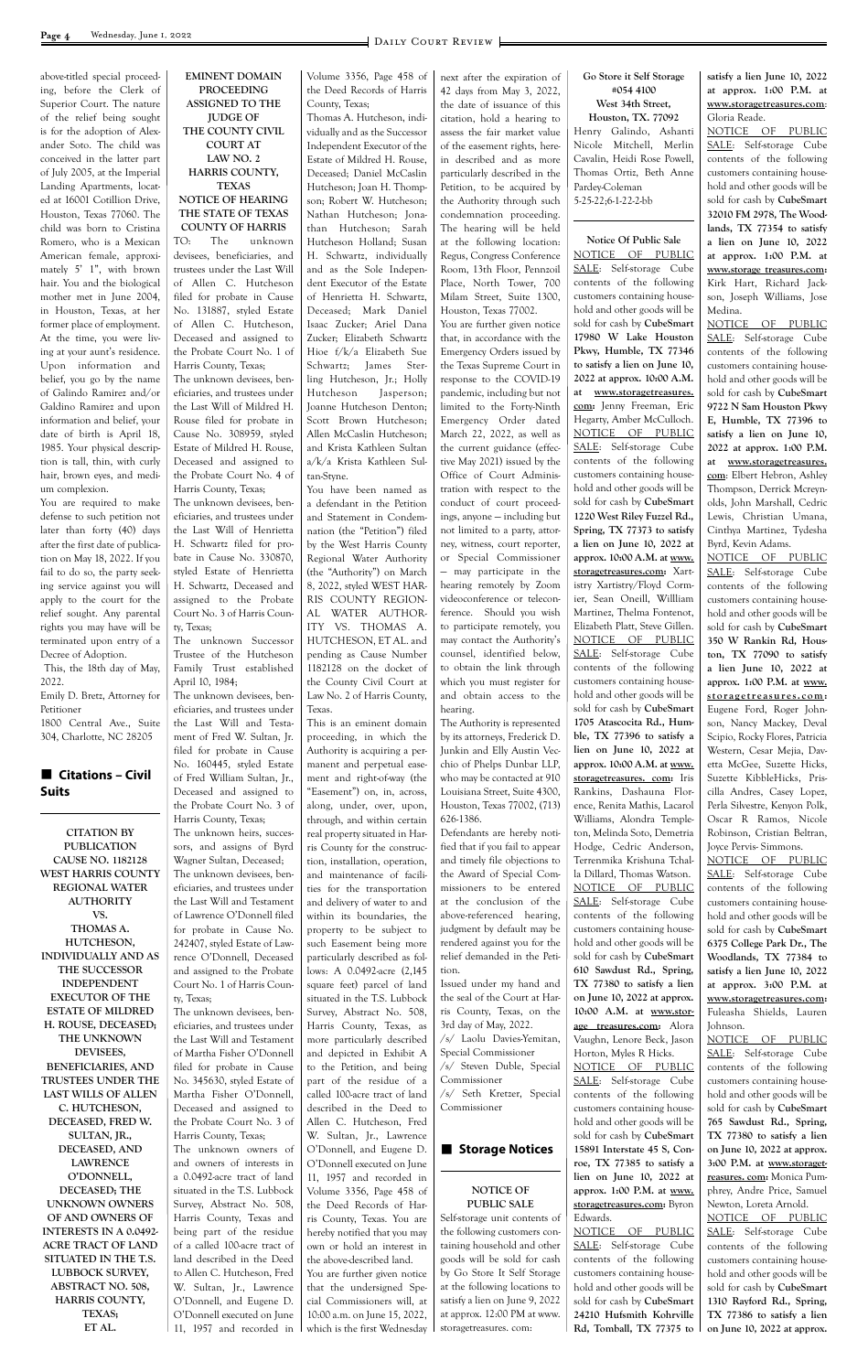**3:00 P.M. at www.storagetreasures. com:** Yvette Robinson, Devon Metoyer, Antoinette Dixon, Babacar Falls, Deborah Hayes.

NOTICE OF PUBLIC SALE: Self-storage Cube contents of the following customers containing household and other goods will be sold for cash by **CubeSmart 7707 N Sam Houston Pkwy E, Humble, TX 77396 to satisfy a lien on June 10, 2022 at approx. 3:00 P.M. at www.storagetreasures.com:** Subrina Parker, Mckenzie Pionter, Stephan Handy, Vincent Mims Sr, Michael Hollins, Debra Moton, Barbara Simien, Taniesha Truesdale

NOTICE OF PUBLIC SALE: Self-storage Cube contents of the following customers containing household and other goods will be sold for cash by **CubeSmart 7900 FM 1960 Bypass Rd. W., Humble, TX 77338 to satisfy a lien on June 10, 2022 at approx. 3:00 P.M. at www.storagetreasures.com:** Meshall Copeland, Tyesha Randall, Jonathan Guzman, John Alvarado, Leo Broussard, Jantrice Williams. 5-25-22;6-1-22-2-af

#### **NOTICE OF PUBLIC SALE**

Self-storage Cube contents of the following customers containing household and other goods will be sold for cash or credit card by CubeSmart at the following locations to satisfy a lien on 5/12/2022 at approx.10:00 AM at www.storage treasures.com

**20742 FM 1093 Richmond, TX 77407** Anwer Vaid Jerod Duncan Ronald Hoekstra Zoe Moses **4153 Highway 6 Sugar Land, TX 77478** Marcus Burgess-nelson Ken-

dria Numofegha Deana Carroll **7001 Synott Road**

**Houston, TX 77083** William Morris Jesse Hinkle Johnnie Adjetey Arian Rivers Lorena Trejo Francisco Ibarra Jimmy Bowen **15707 Bellaire Blvd**

**Parkway S Houston, Tx 77042** Terrian Little Edward Nikolic Shamika Hedgepeth Miya Mann Blanca Jimenez Timothy Harris Jose Esquivel

### **7705 Mchard Rd**

**Houston, Tx 77053** Tianna Pierre-rattler Jose / gb3. llc Garza jr Jose Garza jr Mercedes Taylor Marlen Esquivel Clifford Foye Ashley Jackson Matthew Mentzel Samuel Velasquez

**1450 Highway 6 Sugar Land, Tx 77498** Ernest Etuk Universal Contracting Jesus Sifuentes

**9720 Harlem Road Richmond, Tx 77407** Kathy Lee Lasandra Brooks

Armon Warren Greg Joss **11325 Westpark Drive** 

**Houston, Tx 77082** Annette Alexander Tamera Allison Cryshawna Mills Dagobert Brito Ashlea Young 5-25-22;6-1-22-2-af

#### **NOTICE OF PUBLIC AUCTION**

Notice is hereby given that Right Move Self Storage will sell the contents of the following self-storage units by public auction to satisfy their liens against these tenants, in accordance with the Texas Self-Storage Facility Act. The auction will take place online at selfstorageauction. com. The auction starts on May 25, 2022 at 10:00 AM and close on June 9, 2022 at 10:00 PM. Clean up deposit is required. Seller reserves the right to withdraw the property at any time before the end of the sale. Unit items sold as-is to highest bidder for **CASH only.**

**Cash Only Sale Right Move Self Storage 10000 Emmett F. Lowry Expy. Ste #3000**

#### **Texas City, Tx 77591 409-440-8305**

Units: #1050-Arron L. Hildebrand; #1147-Marrissa N. Clements; #1231-Lauren Yearnd; #1312-Michael S. Lee. Contents of units include: Boxes, bags, totes, clothing, living and bedroom furniture, appliance, electronics, children's toys, **Deposit** for removal and cleanup will be temporarily required. Seller reserves the right not to accept any bid and to withdraw property from sale. Property in each space will be sold by the space only. **All property to be sold is household goods unless otherwise indicated.** The following are names of and/or units that are to be sold. **Text 'AUCTION' to (404)476-7867 for current auction listings.** Adulfo Mendiola, 00055; Qourtnee Davis-Pace, 00288; Darian Lane, 00289; Shelly Harrison, 00394; Johnathan Flores, 00488; Tiffany Torres, 00539; Earsel Halcomb, 00547; Derrion Crenshaw, 00565; Brandi Ford, 00576. 5-25-22-6-1-22-2-bb

#### **Notice of Public Sale Extra Space Storage**

**www.storagetreasures.com** Extra Space Storage will hold a public auction to satisfy Extra Space's lien, Jun 17 2022, by selling personal property described below, belonging to those individuals listed below, The auction will be listed and advertised on www.storage treasures. com. Purchases must be made with cash only and paid at the above referenced facility in order to complete the transaction. Extra Space Storage may refuse any bid and may rescind any purchase up until the winning bidder takes possession of the personal property. Clean up deposit required. **Friday, 17 JUN 22, ending** 

#### **at 10am. Store 0466 8600 South Main**

**Houston TX 77025**

Roslyn Clowers: Bed, fridge table, boxes and totes; Naomi Gray: boxes, queen mattress; Angelis Chaney: totes, boxes and clothes

**Store 0584 2222 Southwest Frwy Houston TX 77098**

Beau Bryan – Household Goods

**Store 1629 3505 W Belfort Houston TX 77025** Tolulope Falade – Appli-

**Sugar Land TX 77479** Naeem Ali– water bottles; Denise Rogers- household **Store 8613**

#### **10220 Beechnut St Houston TX 77072**

Elizabeth Ramirez-Gregorio: boxes, bags, clothes; Mohamed Mabrouk: household items; Raquel McGee: 1 bed , mattress, Large sofa, 2T.V.s loveseat , boxes , table 4chairs; Kimberly Davis: Household goods; Jada Foley: TV's, clothes, shoes, electronics; Robert Anderson: Boxes, tools, clothing and household goods; Eduardo Ferrer: 1 bedroom place. Furniture and household goods.

**Store 7544**

#### **11539 Canemont St Houston 77035**

Debra Jones - household; Denise Arredondo - household; Dianna Malloy household; Harrison Smith - household; Alton C. Lacy - household

**Store 1945 7940 W Grand Pkwy S Richmond 77406**

Lana Ashton – Household Items; Andre Smith – Household Items

**Store 7105 4001 Old Spanish Trail**

| Houston, TX 77083           | household goods and other    | ances, Boxes, Furniture;     | NOTICE OF SALE                  | Houston, TX 77092          | belonging to those indi-      |
|-----------------------------|------------------------------|------------------------------|---------------------------------|----------------------------|-------------------------------|
| Dennis varela Joseph Maria  | misc. items.                 | Shirlonda Hewett - House-    | NOTICE IS<br>HEREBY             | Andres Calderon Jr / Yuro- | viduals listed below. D173    |
| Cruz Yolonda Moore          | 5-25-22;6-1-22-2-bb          | hold Items; Nyree Carlisle   | GIVEN that the under-           | ba Harris / Lara Santiago  | Gregory Zeman and Venza       |
| 6262 Katy Gaston Road       |                              | - 2 Bedroom Home Fully       | signed intends to sell the      | / Keisha Glider / Corinna  | Dawn - Household Goods        |
| Katy, TX 77494              |                              | Furniture with Some Garage   | personal property described     | Forgus / Mario A Duarte /  | and Misc. Items; A112 Venza   |
| Gregory Reynolds Briddget   | <b>NOTICE OF</b>             | Items; Nicholas Darby - 2    | below to satisfy a landlord's   | Raul J. Gonzalez / Vincent | Dawn - Household Goods        |
| Mcgeagh                     | <b>PUBLIC SALE</b>           | beds boxes table no living   | lien imposed on said prop-      | Williams / Chad Bullock /  | and Misc. Items; E120 Erna    |
| 19840 FM 1093 RD            | Pursuant to chapter 59 of    | room stuff; Melinda Leblanc  | erty under The Self Service     | C Beth Crelia /            | Cox - Household Goods         |
| Richmond, TX 77407          | the Texas Property Code,     | - Household Items; Adri-     | Storage Act. The under-         | Eugenio Mendez / Zachary   | and Misc. Items; A116         |
| Willi Nofozo Vonda Thom-    | Right Move Self Storage -    | anne Sells-Carrillo - Appli- | signed will sell at public sale | Arnold                     | Zharro Webb and Kenneth       |
| as Victoria Scott Alexander | Aldine located at: 21667     | ances and Household Items    | by competitive bidding on       | 9333 Westheimer Rd,        | Fomenky - Household           |
| Shamarion Van-<br>Decuir    | Aldine Westfield Rd, Hum-    | <b>Store 1837</b>            | Friday the 17th day of June,    | Houston, TX 77063          | Goods and Misc. Items Pur-    |
| duren                       | ble, TX 77338, will hold     | 5208 Reading Rd              | 2022 at 10:00 AM on Lock-       | TERRENCE/<br>DAVIS,        | chases must be paid at the    |
| 15025 Voss Road             | an ONLINE AUCTION            | Rosenberg TX 77471           | erfox.com. Said property is     | NICHOLS,<br>DALE/          | above referenced facility in  |
| Sugar Land, TX 77498        | via www.selfstorageauction.  | Christopher Ringer-House-    | iStorage, 10646 Blackhawk       | BATISTE,<br>ANTHONY/       | order to complete the trans-  |
| Tina Marie bishop Lakeith   | com of the property gener-   | hold Goods                   | Blvd, Houston, TX, 77089        | UVILLADA,<br>PABLO/        | action. Smart Stop Self Stor- |
| Mingo-williams              | ally described below to sat- | <b>Store 7089</b>            | Ford, Kenneth 3287 Furni-       | WHITING,<br>VANTRICE/      | age may refuse any bid and    |
| 306 FM 2977                 | isfy a landlord's lien. The  | 10535 Mason Rd               | ture, misc. Jones, Dina 2025    | WINTERS,<br>JULIE/         | may rescind any purchase      |
| Rosenberg, Tx 77471         | sale will begin at 10:00 AM  | Richmond TX 77406            | Ramos,<br>furniture, misc.      | GEORGE,<br>HENRY/          | up until the winning bidder   |
| Carrie Williams Rashaun     | on Wednesday, June 8,        | Jason Hollen - household;    | Michael 2127 Boxes, Misc.       | JAMES, ANGELA/ JAI-        | takes possession of the per-  |
| Benion Antonio Golden       | 2022 ONLINE ONLY. All        | Margarita Silva - household; | VILLARREAL, BRENDA              | MEZ, NELIDA/ CROCK-        | sonal property. Please con-   |
| Kayla Ruiz Judah Flanagan   | property generally described | Tiffany Henson - household   | 3160 bags, seat.<br>Castille,   | HAM, JONATHAN/ LEB-        | tact the property with any    |
| Kevin Wallace Mary Silvas   | below will be to the high-   | <b>Store 8337</b>            | Tamara 3165<br>Furniture,       | LANC, KELTON/ MAX-         | questions at 281-573-8785.    |
| 2840 West Sam Houston       | est bidder online. A \$100   | 8421 Homeward Way            | Electronics. Ford, Kenneth      | WELL, ROSEMARY G/          | $6-1-22; 6-8-22-2-af$         |
|                             |                              |                              |                                 |                            |                               |

**Houston 77021** Belinda Bennett - household; Kathy Reece - household; Monique Lewis - household; Alton Young - household; ShaLanda Shaw - household; Edward Osborn - household; Landri Roberts - household; L Keidra Lewis household; Kristen Bertrand - household; Derrell Durden - household; Shemekia Brooks - household; Deleah Broussard - household; Bianca Lopez - household; Darren Robinson - household; Denest Banner - household

**Store 1973 6400 Hwy 6**

#### **Missouri City 77459** Bashelia Ward - Household

items; Tammy Humphrey - Household items; Cheryl Dome - Household items; Cheryl Dome - Household items; Hina Ishaq - Household items 6-1-22;6-8-22-2-af

3328 Furniture, Electronics. Purchases must be paid for at the time of purchase by cash only. All purchased items are sold as is, where is, and must be removed within 48 hours of the sale. Sale is subject to cancellation in the event of settlement between owner and obligated party.

6-1-22;6-9-22-2-bb

**Notice of Public Sale** Notice is hereby given that Your Storage Place and A-AAA Storage will sell the contents of the storage units listed below at a public auction to satisfy a landlord's lien (pursuant to Chapter 59 of the Texas Statutes – Property Code). The sales will take place on 6-16-22 at 9:00 am. The sales will be conducted under the guidance of Christopher Rosa (#16850) on behalf of the facilities' management. Units may be available for viewing prior to the sale at StorageTreasures.com. Contents will be sold for cash only to the highest bidder. A 10% buyer's premium will be charged as well as a \$100 cleaning deposit per unit. All sales are final. Seller reserves the right to withdraw the property at any time before the sale or to refuse any bids. The property to be sold is described as "general household items" unless otherwise noted. Property includes the storage unit contents belonging to the following tenants at the following locations: **9330 Gulf Freeway, Houston, TX 77017** Alberto Gomez/ Joel Escobedo/ Therse Terese Vidrine / Tomas Lara Jr/ Tomas E Lara/ Miriam Arita Membreno/Mirnarita Aritamembreno/Mn Arita /Vanessa Najee Andino/Vanessa N. Andino/ Nestor Benavides /Rene Benavides / Charles Mack/ Alms Alma Villarreal/ Anthony Hambrick/ Anthony Stephen Hambrick / Juana Retta/Juana V. Retta/Juana M. Retta / Calvin Lee Muse Jr/Calvin

Muse / Victor Lucio **10901 Northwest Freeway,**  HENDERSON, ANGELA/ ESPINOSA ALFONSO, EDUARDO DE JESUS

#### **7625 N Loop E Freeway, Houston, TX 77028**

Twanque Prescott / Shaun Moody / Nakisha Sparks/ Kenneth Hopkins /Anthony Winton Wanda Henry/ Carlos Marin 6-1-22;6-8-22-2-af

#### **NOTICE OF PUBLIC SALE OF PERSONAL PROPERTY**

Please take notice that Smart Stop Self Storage located at 23250 Westheimer Pkwy, Katy, TX 77494 intends to hold an auction of the goods stored in the following units to satisfy the lien of the owner. The sale will occur as an online auction via www. selfstorage auction.com on 06/16/2022 at 12:00 p.m. Contents include personal property described below belonging to those individuals listed below. D173 Gregory Zeman and Venza Dawn – Household Goods and Misc. Items; A112 Venza Dawn – Household Goods and Misc. Items; E120 Erna Cox – Household Goods and Misc. Items; A116 Zharro Webb and Kenneth Fomenky – Household Goods and Misc. Items Purchases must be paid at the above referenced facility in order to complete the transaction. Smart Stop Self Storage may refuse any bid and may rescind any purchase up until the winning bidder takes possession of the personal property. Please contact the property with any questions at 281-573-8785. 6-1-22;6-8-22-2-afNOTICE OF PUBLIC SALE OF PER-

SONAL PROPERTY Please take notice that Smart Stop Self Storage located at 23250 Westheimer Pkwy, Katy, TX 77494 intends to hold an auction of the goods stored in the following units to satisfy the lien of the owner. The sale will occur as an online auction via www. selfstorageauction.com on 06/16/2022 at 12:00 p.m. Contents include personal property described below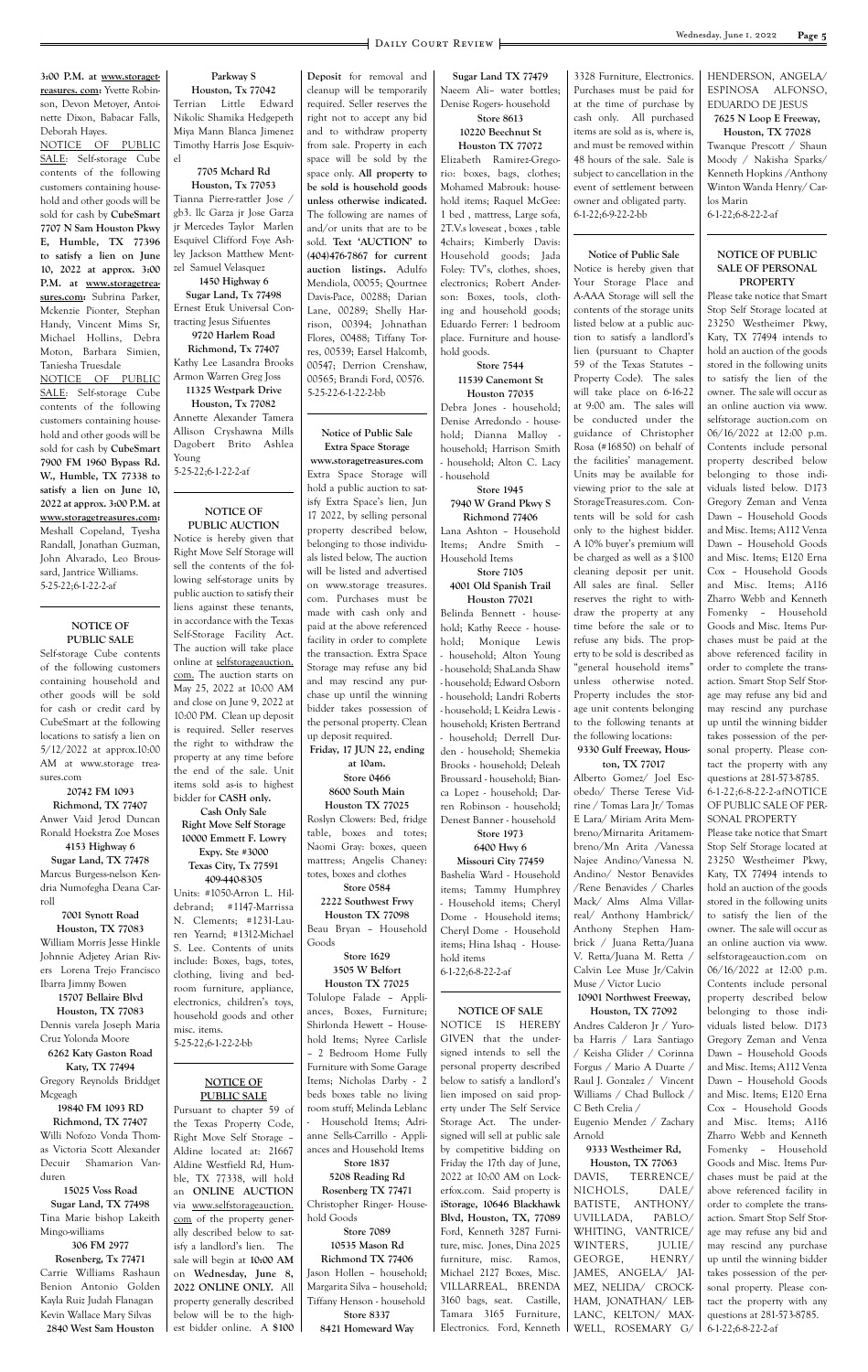#### **NOTICE OF PUBLIC SALE OF PERSONAL PROPERTY**

Please take notice that SmartStop Self Storage located at 27236 US. Highway 290, Cypress, TX 77433, intends to hold an auction of the goods stored in the following units to satisfy the lien of the owner. The sale will occur as an online auction via www.selfstorageauction.com on 06/16/2022 at 2:00 P.M. Contents include personal property described below belonging to those individuals listed below. A242 Swantner, Holli – Household Goods & Misc Items; B384 Rolen, David – Household Goods & Misc Items; C024 Ronald Larry – Household Goods & Misc Items; C201 Keiaria Crawford – Household Goods & Misc Items; F306 Nneka Legrand – Household Goods & Misc Items. Purchases must be paid at the above referenced facility in order to complete the transaction. SmartStop Self Storage may refuse any bid and may rescind any purchase up until the winning bidder takes possession of the personal property. Please contact the property with any questions at 281-758- 8180

6-1-22;6-8-22-2-af

#### **NOTICE OF PUBLIC SALE OF PERSONAL PROPERTY**

Please take notice that SmartStop Self Storage located at 10830 West Rd. Houston, TX 77064 intends to hold an auction of the goods stored in the following units to satisfy the lien of the owner. The sale will occur as an online auction via www.selfstorage auction.com on 06/16/2022 at 2:30 p.m. Contents include personal property described below belonging to those individuals listed below. 293 Castaneda, Dave – Household Goods & Misc Items; 336 Carr, Dasha – Household Goods & Misc Items; 458 Laramore, Juanita – HouseThe Woodlands, TX 77382, intends to hold an auction of the goods stored in the following units to satisfy the lien of the owner. The sale will occur as an online auction via www.selfstorageauction.com on 06/16/2022 at 12:30 PM. Contents include personal property described below belonging to those individuals listed below: A02 Dean, Ira – Household goods & misc items. E323 Justina Depasquale – Household goods & misc items. Purchases must be paid at the above referenced facility in order to complete the transaction. SmartStop Self Storage may refuse any bid and may rescind any purchase up until the winning bidder takes possession of the personal property. Please contact the property with any questions at 281-726- 1677

6-1-22;6-8-22-2-af

#### **NOTICE OF PUBLIC SALE OF PERSONAL PROPERTY**

Please take notice that SmartStop Self Storage located at 8415 Queenston Blvd. Houston, TX 77095 intends to hold an auction of the goods stored in the following units to satisfy the lien of the owner. The sale will occur as an online auction via www.selfstorage auction.com on 06/16/2022 at 11:00 AM. Contents include personal property described below belonging to those individuals listed below: A162 Munoz, Matilda – Household goods & misc items; B022 Lakeyshea Hairston – Household goods & misc items; B163 Garrett, Melissa – Household goods & misc items; B245 Destiny Verdin – Household goods & misc items; B273 Thyron Anderson – Household goods & misc items. Purchases must be paid at the above referenced facility in order to complete the transaction. SmartStop Self Storage may refuse any bid and may rescind any purchase up until the winning bidder takes possession of the personal property. Please con-

### **n** Notice to **Bidders**

#### **Notice to Creditors**

Alfred – Household Goods & misc. items; D132 Livingston, Richard – Household Goods & misc. items; D135 Villagomez, Sasha – Household Goods & misc. items. Purchases must be paid at the above referenced facility in order to complete the transaction. SmartStop Self Storage may refuse any bid and may rescind any purchase up until the winning bidder takes possession of the personal property. Please contact the property with any questions at 281-947- 3558.

6-1-22;6-8-22-2-af

#### **NOTICE OF PUBLIC SALE OF PERSONAL PROPERTY**

Please take notice that SmartStop Self Storage located at 3750 FM 1488, Conroe, TX 77384, intends to hold an auction of the goods stored in the following units to satisfy the lien of the owner. The sale will occur as an online auction via www.selfstorageauction. com on 06/16/2022 at 1:00PM. Contents include personal property described below belonging to those individuals listed below: C008 Deborah Strohm – Household goods & Misc Items. Purchases must be paid at the above referenced facility in order to complete the transaction. SmartStop Self Storage may refuse any bid and may rescind any purchase up until the winning bidder takes possession of the personal property. Please contact the property with any questions at 936-230- 5075

6-1-22;6-8-22-2-af

#### **NOTICE OF PUBLIC SALE OF PERSONAL PROPERTY**

Please take notice SmartStop Self Storage located at 3730 Emmett F Lowry Expy. Texas City, TX 77590, intends to hold an auction of the goods stored in the following units to satisfy the lien of the owner. The sale will occur as an online auction via www.

#### **NOTICE OF PUBLIC SALE OF PERSONAL PROPERTY**

| hold Goods & Misc Items:      | tact the property with any     | selfstorageauction.com on     | net until 2:00 PM June 10,      | Cole, TX Bar Number:           | Bar Number: 01513350        |
|-------------------------------|--------------------------------|-------------------------------|---------------------------------|--------------------------------|-----------------------------|
| 638 Richard Wagner -          | questions at 281-688-1920      | $06/16/2022$ at 3:30 PM.      | 2022. Direct inquires to Far-   | 24059594                       |                             |
| Household Goods & Misc        | $6-1-22; 6-8-22-2-af$          | Contents include personal     | rah Khalil at farrah.khalil@    |                                |                             |
| Items. Purchases must be      |                                | property described below      | sicd.edu or 281-998-6326.       |                                | NOTICE TO                   |
| paid at the above referenced  |                                | belonging to those individu-  |                                 | <b>NOTICE TO</b>               | <b>CREDITORS</b>            |
| facility in order to complete | <b>NOTICE OF PUBLIC</b>        | als listed below. 282 Cindy   |                                 | <b>CREDITORS</b>               | No. PR42332                 |
| the transaction. SmartStop    | <b>SALE OF PERSONAL</b>        | Mosley - Home Goods; 310      | <b>SAN JACINTO</b>              | No. 503,629                    | On the 26th day of          |
| Self Storage may refuse any   | <b>PROPERTY</b>                | Richened Escobar - Home       | <b>COLLEGE REQUEST</b>          | On the 27th day of             | 2022,<br>May,<br>Letters    |
| bid and may rescind any pur-  | Please take notice that        | Goods; 461 Frances Ross       | <b>FOR PROPOSALS</b>            | 2022,<br>Letters<br>May,       | Testamentary upon the       |
| chase up until the winning    | SmartStop Self Storage         | - Home Goods; 473 TER-        | RFP #22-41                      | Testamentary upon the          | Estate of<br>Emma Jane      |
| bidder takes possession of    | located at 20535 W. Lake       | RELL, SHIRLEY - Home          | <b>CONSULTING</b>               | Estate of ELEANOR M.           | Youngblood, Deceased were   |
| the personal property. Please | Houston Pkwy, Humble, TX       | Goods. Purchases must be      | <b>SERVICES FOR</b>             | PATTERSON, Deceased            | issued to James Youngblood, |
| contact the property with     | 77346 intends to hold an       | paid at the above referenced  | COLLEGEWIDE COVID-              | were issued to MARTHA          | Independent Administrator   |
| any questions at 281-573-     | auction of the goods stored    | facility in order to complete | <b>19 RESPONSE</b>              | TRIPP,<br>Independent          | by the Probate Court #1     |
| 8795.                         | in the following units to sat- | the transaction. SmartStop    | San Jacinto College is solic-   | Executor by the Probate        | of Brazoria County, Texas,  |
| $6-1-22; 6-8-22-2-af$         | isfy the lien of the owner.    | Self Storage may refuse any   | iting sealed proposals from     | Court #1 of Harris County,     | in cause number PR42332     |
|                               | The sale will occur as an      | bid and may rescind any pur-  | qualified firms to provide      | Texas, in cause number         | pending upon the docket     |
|                               | online auction via www.        | chase up until the winning    | consulting services for colleg- | 503,629 pending upon           | of said Court. All persons  |
| <b>NOTICE OF PUBLIC</b>       | selfstorageauction.com on      | bidder takes possession of    | ewide COVID-19 response.        | the docket of said Court.      | having claims against said  |
| <b>SALE OF PERSONAL</b>       | $06/16/2022$ at 1:30P.M.       | the personal property. Please | Download solicitation docu-     | All persons having claims      | Estate are hereby required  |
| <b>PROPERTY</b>               | Contents include personal      | contact the property with     | ments and submit proposals      | against said Estate are hereby | to present them within the  |
| Please take notice that       | property described below       | any questions at 409-502-     | at https://sanjac.ionwave.      | required to present them       | time prescribed by law at   |
| SmartStop Self Storage        | belonging to those individu-   | 2273.                         | net until 2:00 PM June 16,      | within the time prescribed     | the address shown below.    |
| located at 7474 Gosling Rd,   | als listed below. A014 Alisha  | $6-1-22; 6-8-22-2-af$         | 2022. Direct inquires to Far-   | by law at the address shown    | The name where claims may   |
|                               |                                |                               |                                 |                                |                             |
|                               |                                |                               |                                 |                                |                             |

Please take notice that SmartStop Self Storage located at 1671 Northpark Dr, Kingwood, TX 77339 intends to hold an auction of the goods stored in the following units to satisfy the lien of the owner. The sale will occur as an online auction via www.selfstoragea uction.com on 06/16/2022 at 3:00 p.m. Contents include personal property described below belonging to those individuals listed below. A007 Gutierrez, Eliseo – Household Items; A119 Liliana Saldana – Household Items; B004 carpenter, quianna monique – Household Items; B035 Piquette, Anthony – Household Items; B157 Mccrary, Terry – Household Items; C001 Stacey Ditmar – Household Items; C303 Hall, Stephen – Household Items; C314 Crystal Rodriguez – Household Items; C316 Crystal Rodriguez – Household Items; D402 Quianna Carpenter – Household Items; D477 Katrina Jones – Household Items. Purchases must be paid at the above referenced facility in order to complete the transaction. SmartStop Self Storage may refuse any bid and may rescind any purchase up until the winning bidder takes possession of the personal property. Please contact the property with any questions at 281-253-0210. 6-1-22;6-8-22-2-af

#### **SAN JACINTO COLLEGE REQUEST FOR PROPOSALS RFP #22-40 FINANCIAL ADVISOR SERVICES**

San Jacinto College is soliciting sealed proposals from qualified firms to provide financial advisor services. Download solicitation documents and submit proposals at https://sanjac. ionwave.

rah Khalil at farrah.khalil@ sjcd.edu or 281-998-6326.

#### **NOTICE TO CREDITORS No. 501,759**

 On the 20th day of April, 2022, Letters Of Administration upon the Estate of Paul Sidney Nolen, Deceased were issued to Kennard D. Piggee, Dependent Administrator by the Probate Court #1 of Harris County, Texas, in cause number 501,759 pending upon the docket of said Court. Dependent Administrator qualified on May 3, 2022 as required by law. All persons having claims against said Estate are hereby required to present them within the time prescribed by law at the address shown below. Claims may be sent to Kennard D. Piggee, Dependent Administrator, at Hayes & Wilson, PLLC,1235 North Loop West, Suite 907, Houston, Texas 77008, Telephone: (713) 880-3939, Fax: (713) 880-9990, /s/ Kennard D. Piggee, TX Bar Number: 24075657

#### **NOTICE TO CREDITORS No. 486,014**

 On the 12th day of May, 2022, Letters Of Administration upon the Estate of Lee Etta Hawkins, Deceased were issued to Etta Lee Hodge, Independent Administrator by the Probate Court #1 of Harris County, Texas, in cause number 486,014 pending upon the docket of said Court. All persons having claims against said Estate are hereby required to present them within the time prescribed by law at the address shown below. The name where claims may be sent is Gere Cole, whose address is 6112 Wheatley St., Houston, TX 77091, Telephone: 713-668-3998, Fax: 713-668-3998, /s/ Gere below. The name where claims may be sent is Sharon C. Stodghill, whose address is 952 Echo Lane, Suite 330, Houston, Texas 77024, Telephone: 713-464- 6412, Fax: 713-827-7483, /s/ Sharon C. Stodghill, TX Bar Number: 00785058

#### **NOTICE TO CREDITORS No. 502,685**

 On the 27th day of May, 2022, Letters Testamentary upon the Estate of John Victor Bailliet, f/k/a Jean Victor Bailliet, Deceased were issued to Marc J. Bailliet and Monique B. Carnino, Independent Co-Executors by the Probate Court #1 of Harris County, Texas, in cause number 502,685 pending upon the docket of said Court. All persons having claims against said Estate are hereby required to present them within the time prescribed by law at the address shown below. The name where claims may be sent is Leigh B. Meineke, whose address is 2500 Tanglewilde, Ste. 320, Houston, TX 77063, Telephone: (832) 706-0244, Fax: (713) 513-5352, /s/ Leigh B. Meineke, TX Bar Number: 01584600

#### **NOTICE TO CREDITORS No. 503,145**

 On the 27th day of May, 2022, Letters Testamentary upon the Estate of Carol Diane Ferrington, Deceased were issued to Kyle E Spencer, Independent Executor by the Probate Court #1 of Harris County, Texas, in cause number 503,145 pending upon the docket of said Court. All persons having claims against said Estate are hereby required to present them within the time prescribed by law at the address shown below. The name where claims may be sent is Adrian Wayne Bailey, whose address is 720 Edgewood Dr, Bryan, Tx 77802, Telephone: 512- 626-5682, Fax: None, /s/ Adrian Wayne Bailey, TX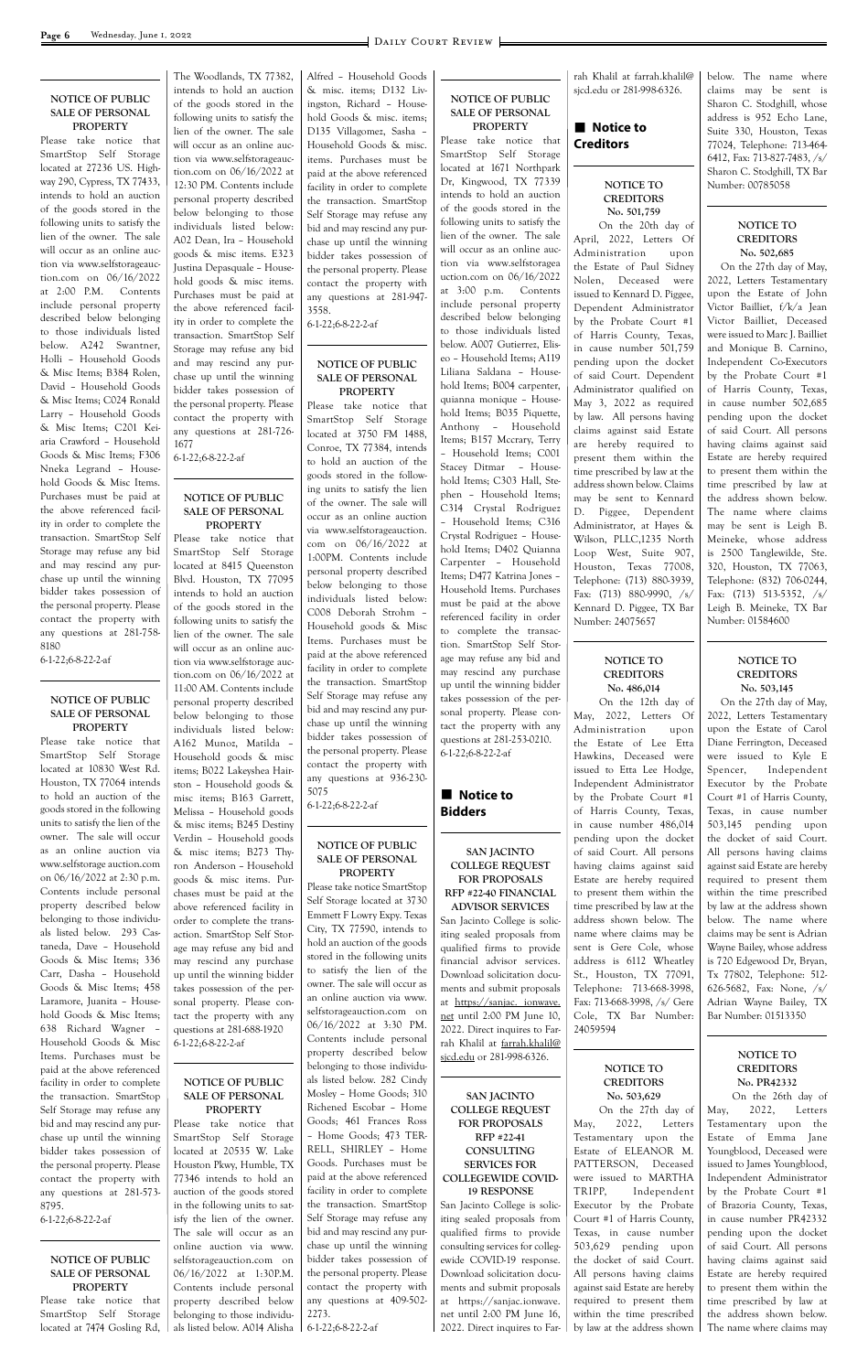be sent is Carrie Kemper Allen, whose address is 7924 Broadway St., Suite 104, Pearland, TX 77581, Telephone: 713-496-3223, Fax: 832-565-1370, /s/ Carrie Kemper Allen, TX Bar Number: 24040411

#### **NOTICE TO CREDITORS No. 22-CPR-037362**

 On the 25th day of April, 2022, Letters Testamentary upon the Estate of Debbie Kay Hollen, Deceased were issued to Arthur Hollen, Jr., Independent Executor by the County Court at Law #2 of Fort Bend County, Texas, in cause number 22-CPR-037362 pending upon the docket of said Court. All persons having claims against said Estate are hereby required to present them within the time prescribed by law at the address shown below. The name where claims may be sent is Junker Law, PLLC, whose address is 212 Jackson St., Richmond, TX 77469, Telephone: 281- 342-9476, Fax: 832-553- 7964, /s/ Julius Eric Junker, TX Bar Number: 24064146

#### **NOTICE TO CREDITORS No. 21-CPR-036847**

 On the 25th day of February, 2022, Letters Testamentary upon the Estate of Ricardo Martinez, Deceased were issued to Rachel Martinez, Independent Executrix by the County Court at Law #3 of Fort Bend County, Texas, in cause number 21-CPR-036847 pending upon the docket of said Court. All persons having claims against said Estate are hereby required to present them within the time prescribed by law at the address shown below. The name where claims may be sent is Junker Law, PLLC, whose address is 212 Jackson St., Richmond, TX 77469, Telephone: 281- 342-9476, Fax: 832-553- 7964, /s/ Julius Eric Junker, TX Bar Number: 24064146

342-9476, Fax: 832-553- 7964, /s/ Julius Eric Junker, TX Bar Number: 24064146

#### **NOTICE TO CREDITORS No. 21-CPR-036914**

 On the 27th day of April, 2022, Letters Testamentary upon the Estate of Clifford George Neve, Deceased were issued to Sara Neve FKA Sara M. Savacool, Independent Executrix by the County Court at Law #4 of Fort Bend County, Texas, in cause number 21-CPR-036914 pending upon the docket of said Court. All persons having claims against said Estate are hereby required to present them within the time prescribed by law at the address shown below. The name where claims may be sent is Junker Law, PLLC, whose address is 212 Jackson St., Richmond, TX 77469, Telephone: 281- 342-9476, Fax: 832-553- 7964, /s/ Julius Eric Junker, TX Bar Number: 24064146

#### **NOTICE TO CREDITORS No. 22-CPR-037193**

 On the 28th day of February, 2022, Letters Testamentary upon the Estate of Cora Sarabia Pfeffer, Deceased were issued to David Bruce Pfeffer, Independent Executor by the County Court at Law #2 of Fort Bend County, Texas, in cause number 22-CPR-037193 pending upon the docket of said Court. All persons having claims against said Estate are hereby required to present them within the time prescribed by law at the address shown below. The name where claims may be sent is Junker Law, PLLC, whose address is 212 Jackson St., Richmond, TX 77469, Telephone: 281- 342-9476, Fax: 832-553- 7964, /s/ Julius Eric Junker, TX Bar Number: 24064146

#### **NOTICE TO CREDITORS No. 504,771** On the 11th day of May,

24025513

#### **NOTICE TO CREDITORS No. 21-CPR-036858** On the 1st day of April,

2022, Letters Testamentary upon the Estate of Patricia Arlene Robison, Deceased were issued to Daniel Adam Robison, Independent Executor by the County Court at Law #5 of Fort Bend County, Texas, in cause number 21-CPR-036858 pending upon the docket of said Court. All persons having claims against said Estate are hereby required to present them within the time prescribed by law at the address shown below. The name where claims may be sent is Junker Law, PLLC, whose address is 212 Jackson St., Richmond, TX 77469, Telephone: 281-342-9476, Fax: 832-553-7964, /s/ Julius Eric Junker, TX Bar Number: 24064146

**NOTICE TO CREDITORS No. 21-CPR-036898 In The Estate Of Stephen Scott Sherar, Deceased In The County Court At Law Number Two (2) Of Fort Bend County, Texas** Notice is hereby given that original Letters of Administration for the Estate of Stephen Scott Sherar, Deceased, were issued on May 16, 2022, under Docket No. 21-CPR-036898, pending in the County Court at Law No. Two (2) of Fort Bend County, Texas, to Martin Keith Wright, administrator of the Estate of Stephen Scott Sherar, Deceased. Claims may be persented in care of the attorney for the estate, addressed as follows: Representative, Estate of Stephen Scott Sherar, Deceased c/o Kelley M. Bentley of the Bentley Law Firm 830 Julie Rivers Drive, Suite 501, Sugar Land, Texas 77478

All persons having claims against this estate, which is currently being administered, are required

#### **n** Miscellaneous **Notices**

of said Court. All persons having claims against said Estate are hereby required to present them within the time prescribed by law at the address shown below. The name where claims may be sent is Jo Ann Higgins Carter, Independent Executor, of the Estate of William Mark Carter, Deceased c/o Andrew A. Lewis of Lewis & Lewis, Attorneys at Law, PLLC, whose address is 16055 Space Center Blvd., Suite 190, Houston, Texas 77062. Telephone: (281) 286-9898 Fax: (281) 286-9895 TX Bar Number: 24068006 Signature: /s/ Andrew A. Lewis

#### **NOTICE TO CREDITORS No. 499,960**

| NOTICE TO                      | 2022, Letters Testamentary  | to present them within the  | the Estate of Ernest O.      | 24003700 Signature: /s/      | party wishing to submit       |
|--------------------------------|-----------------------------|-----------------------------|------------------------------|------------------------------|-------------------------------|
| <b>CREDITORS</b>               | the<br>Estate of<br>upon    | time and in the manner      | Nelson, Deceased. Such       | Julie M. Dallison            | regarding<br>comments         |
| No. 502,812                    | Gwendolyn<br>Brimble,       | prescribed by law. Signed   | Letters were granted to the  |                              | the potential effects the     |
| On the 4th day of May,         | Deceased were issued to     | on May 27, 2022. The        | Independent Co-Executors     |                              | proposed facility may have    |
| 2022, Letters Testamentary     | David Charles<br>Culver,    | Bentley Law Firm /s/ Kelley | by the Honorable Probate     | NOTICE TO                    | on any historic property may  |
| upon the Estate of Pamela      | Executor<br>Independent     | M. Bentley, Attorney for    | Court No. 3 of Harris        | <b>CREDITORS</b>             | do so by sending comments     |
| R. Murray, Deceased were       | by the Probate Court #1     | Administrator, Martin Keith | County, Texas, in Cause      | No. PR42597                  | to: Project 6122004920 -      |
| issued to Kimberly Ann         | of Harris County, Texas,    | Wright                      | No. 504,498, pending upon    | Notice is hereby given       | KG EBI Consulting, 6876       |
| Independent<br>Johnson,        | in cause number 504,771     |                             | the Probate Docket of said   | original<br>that<br>Letters  | Susquehanna Trail South,      |
| Executrix by the Probate       | pending upon the docket     |                             | Court.                       | Testamentary for the Estate  | York, PA 17403, or at         |
| Court #2 of Harris County,     | of said Court. All persons  | NOTICE TO                   | All persons having claims    | of William Archer Priddy,    | (781)265.9221.                |
| Texas, in cause number         | having claims against said  | <b>CREDITORS</b>            | against said Estate are      | Deceased, were issued on     |                               |
| 502,812 pending upon           | Estate are hereby required  | No. 503,914                 | hereby instructed to present | May 25, 2022, in Cause No.   |                               |
| the docket of said Court.      | to present them within the  | On the 19th day of May      | the same within the time     | PR42597, pending in the      | <b>TABC Notices</b>           |
| All persons having claims      | time prescribed by law at   | 2022, Letters Testamentary  | prescribed by law to the     | County Court-At-Law No: 1,   |                               |
| against said Estate are hereby | the address shown below.    | upon the Estate of William  | personal co-representatives  | Brazoria County, Texas, to:  |                               |
| required to present them       | The name where claims       | Mark Carter, Deceased, were | in care of the personal      | Vickie Darlene Webb.         | Notice is hereby given in     |
| within the time prescribed     | may be sent is Mary E.      | issued to Jo Ann Higgins    | corepresentative's           | All persons having claims    | accordance with the terms     |
| by law at the address shown    | Mason, whose address is     | Carter.<br>Independent      | attorneys and the personal   | against this Estate which is | and provisions of the         |
| below. The name where          | 1300 Post Oak Blvd., Ste.   | Executor by the Probate     | co-representative at the     | currently being administered | Texas Alcoholic Beverage      |
| claims may be sent is Junker   | 2000 Houston, Texas 77056,  | Court at Law No. Two (2)    | addresses shown below:       | are required to present them | Code that Dumpling            |
| Law, PLLC, whose address is    | Telephone: 713-986-7155,    | of Harris County, Texas,    | Dennis W. Nelson c/o         | to the undersigned within    | and Noodles LLC dba           |
| 212 Jackson St., Richmond,     | Fax: 713-730-5932, /s/ Mary | in cause number 503,914     | Nance & Simpson, L.L.P.      | the time and in the manner   |                               |
| TX 77469, Telephone: 281-      | E. Mason, TX Bar Number:    | pending upon the docket     | 2603 Augusta, Suite 1000,    | prescribed by law. $c/o$ :   | Notices continued on backpage |
|                                |                             |                             |                              |                              |                               |
|                                |                             |                             |                              |                              |                               |

On the 11th day of April, 2022, Letters of Independent Administration upon the Estate of Brenda Joyce Bradford, Deceased, were issued to Twyla Monique Smither, Independent Administratrix, by the Probate Court # Two (2) of Harris County, Texas, in Cause Number 499,960 pending upon the docket of said Court.

All persons having claims against said Estate are hereby required to present them within the time prescribed by law at the address shown below. The name where claims may be sent is Law Offices of Deon Thomas whose address is 1415 North Loop West, Suite 305, Houston, TX 77008 Telephone: (346) 754-5646 Fax: (346) 754-5898 TX Bar Number: 24104367 Signature: /s/ Deon Thomas

#### **NOTICE TO CREDITORS No. 504,498**

**In The Estate Of Ernest O. Nelson, Deceased In The Probate Court No.** 

**3 Harris County, Texas** Notice is hereby given that on May 26, 2022, Steven O. Nelson and Dennis W. Nelson qualified for Letters Testamentary upon Houston, Texas 77057 Stevem O. Nelson 2381 Gun & Rod Circle, Brenham, Texas 77833

#### **NOTICE TO CREDITORS No. 504,312**

On the 20th day of May, 2022, Letters of Independent Administration upon the Estate of Austin Marcus Havican, Deceased, were issued to Christa Havican, Independent Administrator, by the Probate Court No. 2 of Harris County, Texas, in cause number 504,312 pending upon the docket of said Court.

All persons having claims against said Estate are hereby required to present them within the time prescribed by law at the address shown below. The name where claims may be sent is C/O Lori A. Walsh, Spurlock & Associates, P.C., whose address is: 17280 West Lake Houston Prakway, Humble, Texas 77346 Telephone: (281) 548-0900 Fax: (281) 446-6553 TX Bar Number: 24084038 Signature: /s/ Lori A. Walsh

#### **NOTICE TO CREDITORS No. 504,573**

On the 27th day of May, 2022, Letters Testamentary upon the Estate of Robert Sum Huynh, Deceased, were issued to Nhat-Huyen Huynh Mcdonald, Independent Executor by the Probate Court # One of Harris County, Texas, in cause number 504,573 pending upon the docket of said Court.

All persons having claims against said Estate are hereby required to present them within the time prescribed by law at the address shown below, The name where claims may be sent is Nhat-Huyen Huynh Mcdonald, Independent Executor of the Estate of Robert Sum Huynh, whose address is 1115 magnolia Trace, League, Texas 77573 Telephone: 281-728-8504 Fax:, TX Bar Number:

Vickie Darlene Webb 5102 FM 2403 Alvin, Texas 77511

Dated the 27 day of May, 2022. /s/ Ron Brownstein Attorney for Vickie Darlene Webb State Bar No.: 03229800, 5208 Broadway, Suite 200, Pearland, Texas 77581 Telephone: (281) 485- 2770 Facsimile: (281) 485- 4128 E-mail: rbrownstein@ hotmail.com

> **NOTICE TO CREDITORS No. 500,821 Notice of Appointment of Tom K. Byrne, Independent Executor**

Notice is hereby given that on the 27th day of April, 2022, Letters Testamentary upon the Estate of Alice Marie Byrne, deceased, were issued to the undersigned Tom K. Byrne, by the Honorable Probate Court No. 2 of Harris County, Texas, in Cause No. 500,821, pending upon the docket of said Court.

All persons having claims against said Estate are hereby required to present the same within the time prescribed by law at the address shown below. The residence of the said Tom K. Byrne, Independent Executor, is in Houston, Harris County, Texas, and the post office address is as shown below. 8202 Ivan Reid, Houston, TX 77040

Dated this 10th day of May, 2022. Philip D. Conway, Attorney for the Estate of Alice Marie Byrne, deceased. 12611 Jones Rd, Ste 200, Houston, TX 77070 (Address) SBT: 24076325. Telephone: 281-765-9310 Fax: 281-765-9315

#### **Public Notice**

AT&T Mobility, LLC is proposing to construct a 33-foot steel pole telecommunications tower facility located near 2911 2/3 Walnut Bend Lane, Houston, Harris County, TX 77042. Any interested